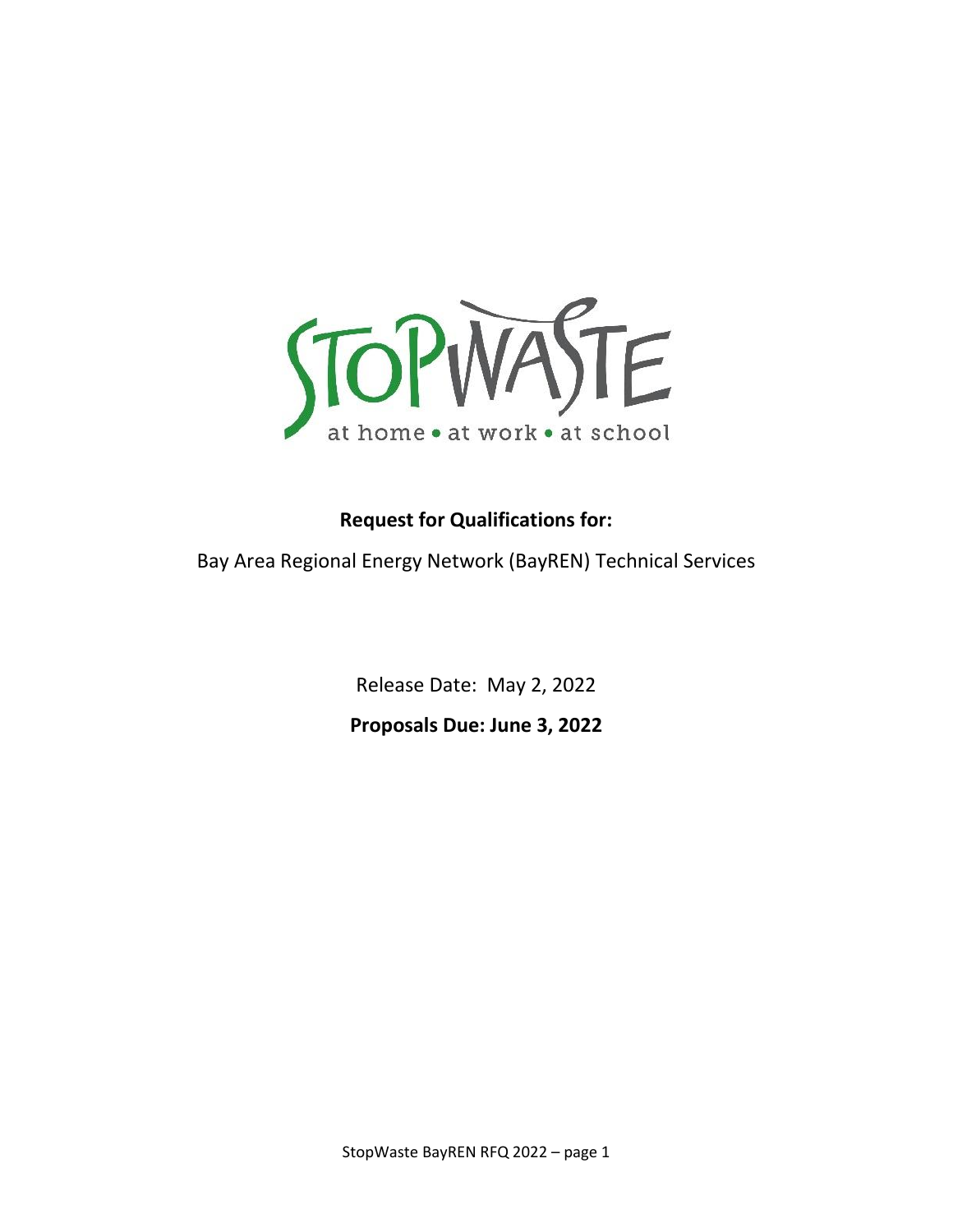# *I. About the Agency*

StopWaste is a joint powers authority working on behalf of 17 member agencies in Alameda County and serving 1.7 million citizens. We are a public agency governed by the Alameda County Waste Management Authority, the Alameda County Source Reduction and Recycling Board, and the Energy Council. Since 1976, StopWaste has advanced the responsible use of resources through strong partnerships with local governments, businesses, and community organizations. We work to contribute to a healthy, thriving community that is resilient to climate change, driven by people who are empowered to use resources and energy in a way that is good for their communities, our local economy, and the planet.

At our core is a holistic approach that prevents waste and conserves energy while also advancing healthy environment, economic investments, climate action, inclusive communities, and water savings. Our wide-ranging services include technical assistance, grants and incentives, community engagement, public outreach campaigns, market development, and ordinance enforcement. We are directed by our long-term Aims of Capacity Building, Equity, Partnership, Regeneration, Mindset, and Evaluation (see descriptions at www.stopwaste.org)

# *II. Program Areas Seeking Funding*

The Bay Area Regional Energy Network (BayREN) is a local government collaboration of the nine Bay Area counties (Alameda, Contra Costa, Marin, Napa, San Francisco, San Mateo, Santa Clara, Solano, and Sonoma) who receive energy efficiency ratepayer funds from the PUC. BayREN has six programs, and StopWaste is the regional lead for two – Green Labeling and Bay Area Multifamily Building Enhancements (BAMBE) – and conducts local outreach in Alameda County for all six.

## **Green Labeling**

StopWaste has developed and promoted building labeling systems to increase industry awareness and valuation of green homes. The Agency leads the BayREN Green Labeling program, which has an annual budget of approximately \$1.3 million. The primary objective of the program is to increase awareness and transparency of residential energy information, thereby being a driver of energy efficient investments that lead to energy savings in single-family homes.

In support of the State's urgent priority to improve the energy efficiency of existing buildings, BayREN's Green Labeling program trains real estate professionals so that they understand, market and evaluate energy efficient and green homes at the time of sale. The program also promotes the U.S. Department of Energy's (DOE's) Home Energy Score (HES) in an effort to make home energy assets transparent. This infrastructure within local communities encourages energy efficient investments at critical moments the time of a home's sale, before a major renovation, or as a starting point to a homeowner's energy efficiency journey. Making these investments at this critical point in time will have a long-term effect on both the buildings and the larger community.

#### **BAMBE**

BayREN's multifamily energy efficiency program – Bay Area Multifamily Building Enhancements ("BAMBE") -- was designed to help multifamily property owners overcome barriers to addressing energy efficiency. StopWaste developed the program and has managed it on behalf of BayREN since 2013. The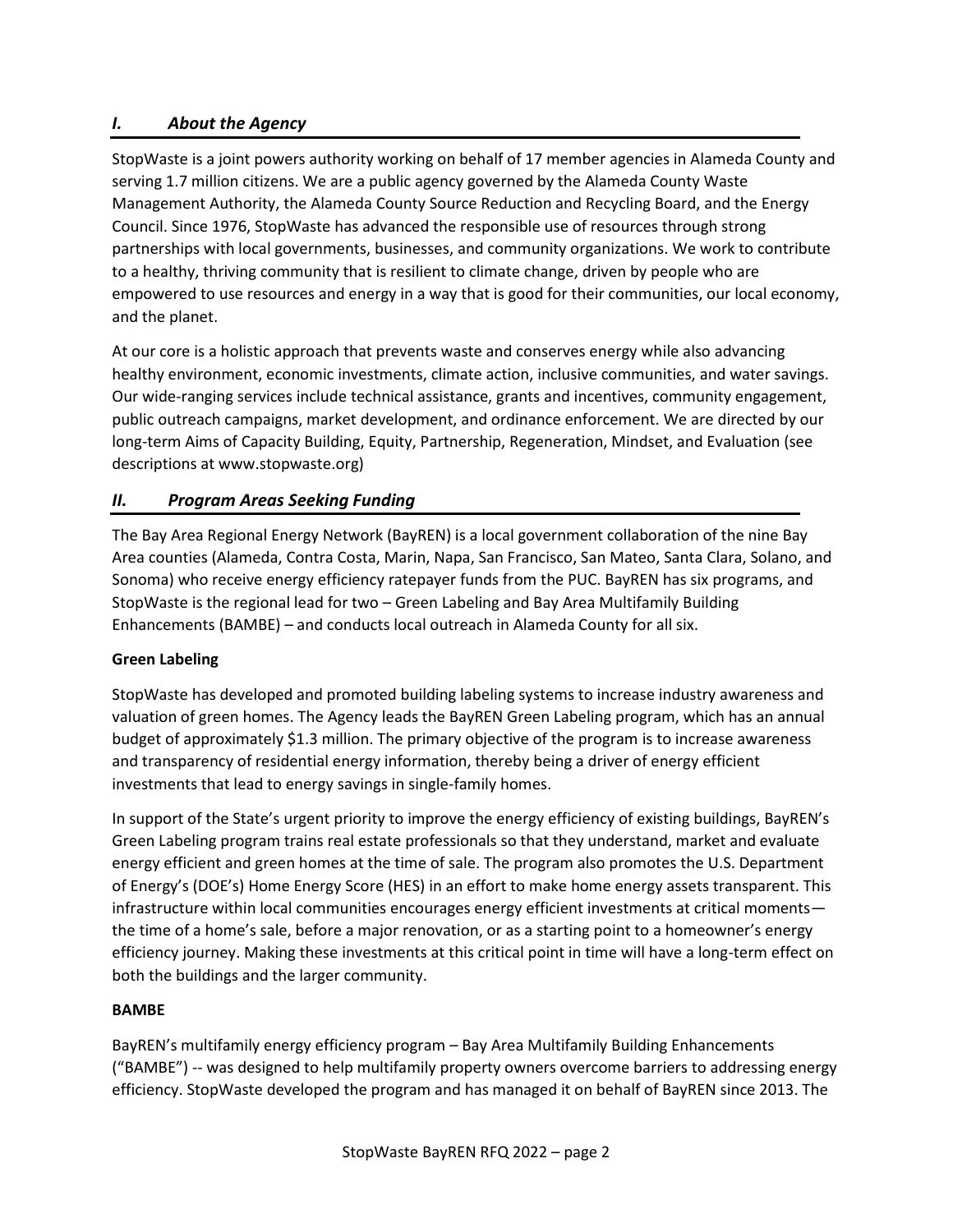program provides no-cost technical assistance, rebates, and support with financing options to encourage multifamily decision makers to make energy-saving and emissions-reducing upgrades.

BAMBE has an annual budget of close to \$7 million. Most of this funding goes directly to participants in the form of rebates and technical assistance. Since the program's inception, it has upgraded over 45,000 units, and provided technical assistance to many more.

Since 2020, the program has shifted from a more generalized outreach approach to prioritizing population and building ownership types that are underserved and disproportionately burdened, and those pursuing deep decarbonization through efficient electrification.

# *III. Description of Services Required*

StopWaste seeks firms or individuals with expertise in green building practices, focusing on energy efficiency and electrification, to submit proposals to support the implementation of BayREN's Green Labeling and BAMBE programs. StopWaste staff will conduct overall project management and consultants will support StopWaste in providing technical services as described in the sections below.

Respondents may apply to one or more of the service categories (1-2 below) or tasks within a category (e.g., 2b). Firms and individuals interested in providing the services listed below should submit qualifications documenting their expertise and experience including specific requirements described under each service category and task and must demonstrate they comply with Part IV of this solicitation in order to be eligible for selection under this RFQ.

# **Category 1: Home Energy Score Data Collection and Infrastructure**

StopWaste has been a DOE HES partner since 2015. The BayREN Green Labeling program, which promotes and supports the Bay Area HES program, launched in 2018. Given the more stringent energy code in California and the coordination with BayREN's Single Family rebate program, the Bay Area HES program has been utilizing a custom database and HES report. This has allowed the program flexibility to set custom recommendations appropriate for the Bay Area and to run innovative pilots, such as the Electrification Checklist addendum to the HES.

StopWaste seeks technical services that will improve data coordination among the HES program's implementation team by streamlining current data management among the program's related databases and websites. The Agency also wishes to optimize user interfaces utilized by the program's multiple stakeholders, including HES Assessors, program administrators, and BayREN county partners, for coordinating a dynamic program promoting energy efficiency transparency and decarbonization in the single-family residential sector.

For each of the topics below, we seek technical services to 1) streamline backend data management among multiple databases and data collection workflows to optimize data access for efficient program implementation and evaluation; and to 2) develop or improve user interfaces and experience.

**1a. Data Infrastructure (backend) Integration:** The HES Program currently coordinates program data among 4 databases/websites, 1) DOE's Home Energy Score report, 2) a custom database for processing HES assessments and rebates, 3) the Green Building Registry, and 4) the BayREN website. As the program has grown, there is an increased need for a data environment that provides a consistent format and workflow across data platforms. This task is to streamline HES program database management,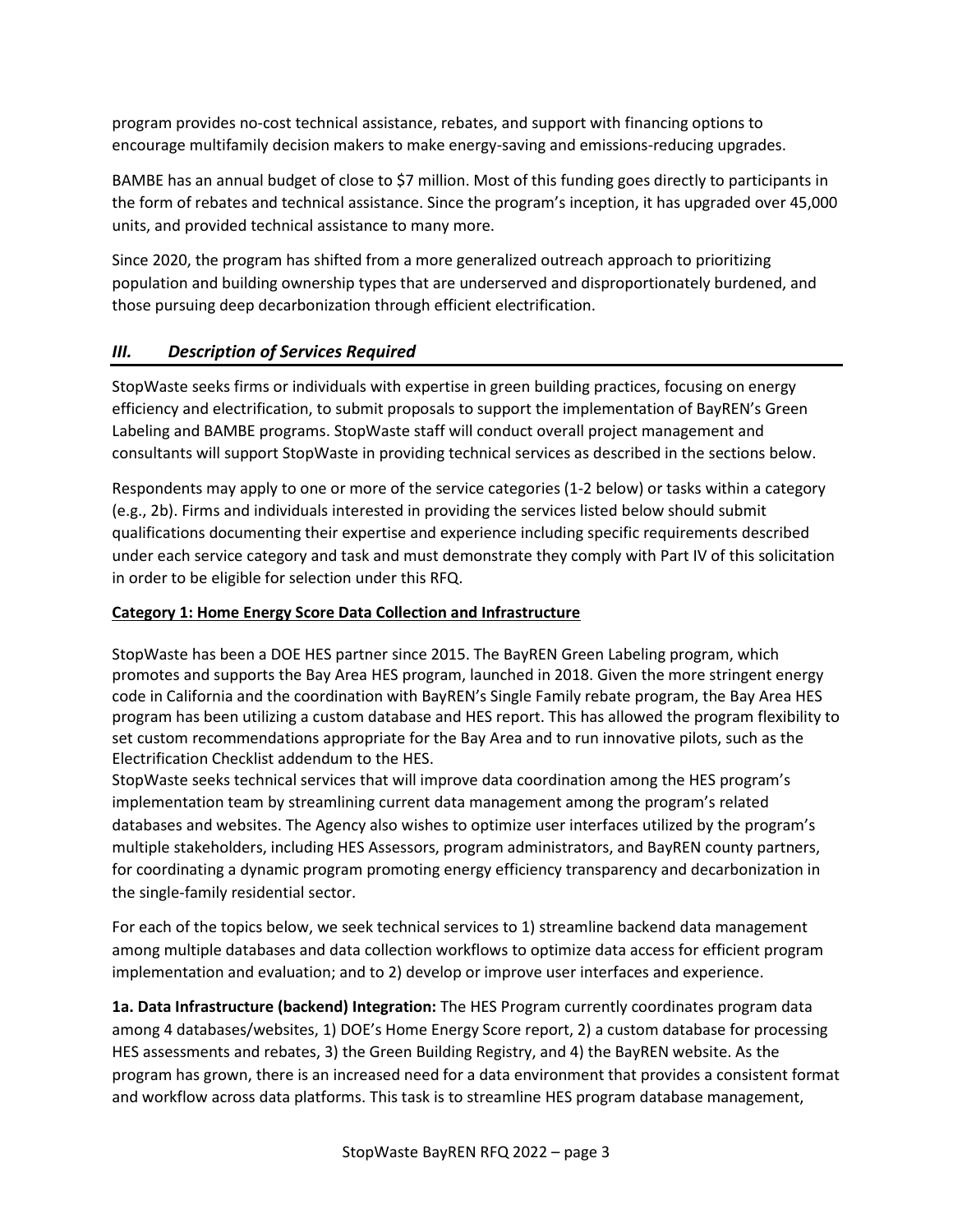starting from the onsite data collection through producing reports for rebate processing and program evaluation. Specific subtasks include:

- Discovery of current database integrations and workflow to scope the opportunities for improving the efficient transfer, storage, and integration of data collection formats and reporting.
- Develop and maintain a database that is capable of tracking scores as they are submitted, reviewed, approved, and have rebates processed and connecting to the DOE's Home Energy Score report, as well as other interfaces such as the BayREN website and the Green Building Registry.
- Enable data fields and report customization to reflect modifications to HES pilot programs or other innovations in implementation, e.g., the Electrification Checklist specific to the BayREN region, and minimize the number of places/times Assessors must enter information.

**1b. Users' Experience (UX) Optimization:** Improvements are needed to increase the user-friendliness of the web and mobile interfaces utilized by HES Assessors and program administrators. This task is to improve or develop user interfaces to support ease of HES data collection, backend data coordination for program implementation, and data reporting. Specific subtasks include:

- Create an onsite data collection format (mobile-enabled) for HES Assessors to efficiently survey site data, review corrections, and submit reports to the HES program's database, as discussed in Task 1a above.
- Improve report interfaces for program administrators to review scores for corrections and rebate eligibility, as well as program rebate funds allocation and overall evaluation of current program objectives.
- Enable easy creation of customized reports by program administrators to dynamically access program data for evaluation, reporting, and program implementation.

## *Minimum Qualifications:*

- Experience working with residential building labels, including the Department of Energy's Home Energy Score, or other energy efficiency programs.
- Development and maintenance of a data collection system and corresponding database used for in-field collection of home assets or energy information.
- Mobile app or interface development.
- User experience development and design.
- Preference for experience implementing programs in California.

## **Category 2: BAMBE**

Collecting and managing data is a key part of the BAMBE program and ensures an optimal participant experience. Accurate and comprehensive data is also necessary to ensure the program is meeting its goals, measuring program impact, and recognizing opportunities for program modifications. Furthermore, the BAMBE program is regulated by the California Public Utilities Commission. As such, the data collection, maintenance, storage, privacy, and reporting requirements are subject to CPUC rules.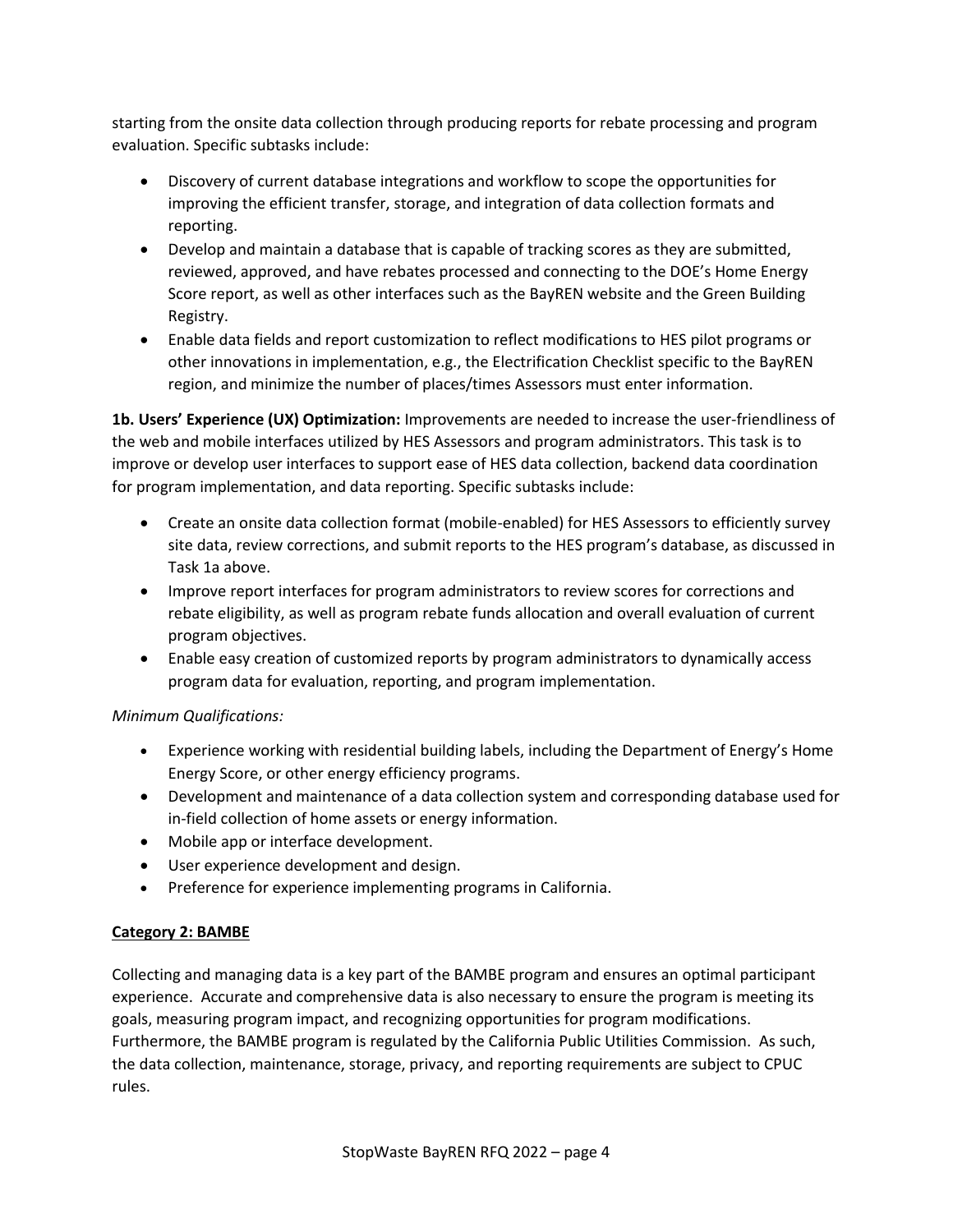**2a. Data Collection & Participant Engagement:** Project participation will be tracked from initial inquiry through project completion in a database. Specific subtasks include:

- Subcontract with database service provider (currently Salesforce) to maintain and enhance project database.
- Collect data from leads needed to begin technical assistance. Refer ineligible leads to more appropriate programs. Update TA reporting and data tracking requirements. Collect data from TA teams needed for updating basic building information and input into Salesforce database for tracking and reporting; provide data entry support for reporting as needed.
- Review and revise program documents for the custom project review process and as requested.
- Provide participant analysis as directed by StopWaste staff.
- Assist with outreach as directed by Agency staff.

**2b. Project-level Engagement & Review:** Project-level data tracking should be reviewed for accuracy and provide a robust dataset for analyzing and improving the understanding of multi-family upgrade measures. The contractor will provide feedback and ideas for improving, refining, and evolving the program. Specific subtasks include:

- Perform desktop review for rebate reservation and rebate claim to make recommendations to Agency staff. Maintain all documentation for future reporting.
- Process interest forms and perform follow-up intake interviews, ensuring quality of leads. Collect data for leads needed to begin technical assistance
	- o Ensure that converted leads meet eligibility criteria
	- o Refer unfit leads to other programs

**2c. Database System and Reporting Management:** The contractor will maintain the program database and project information and ensure compliance with all regulatory reporting requests and data availability during regular reporting and for program evaluation. Specific subtasks include:

- Customize, update and refine program infrastructure including database tools and other information and communication system tools. Ensure the database contains all data points needed to comply with the custom project review process and CPUC reporting requirements/metrics. Perform intake for project leads, ensuring quality of leads.
- Provide support for necessary BayREN Multifamily Implementation Plan, work paper, EM&V development, and cost effectiveness calculator updates.
- Support development of Multifamily Implementation Plan, work papers, cost effectiveness calculator updates as required by Agency staff, BayREN, and CPUC.
- Oversee and help navigate regulatory compliance, reporting, and filings.
- Track program goals and overall status.
- Perform ongoing program performance analysis including Cost Effectiveness and Realization Rate.
- Generate regular reports as required by CPUC or requested by Agency staff. These can include monthly, quarterly, annual, and ad hoc reports. Provide annual program close out support.
- Implement custom project review process in coordination with Agency, the BAMBE TA provider and CPUC staff.
- Monthly invoicing and reporting.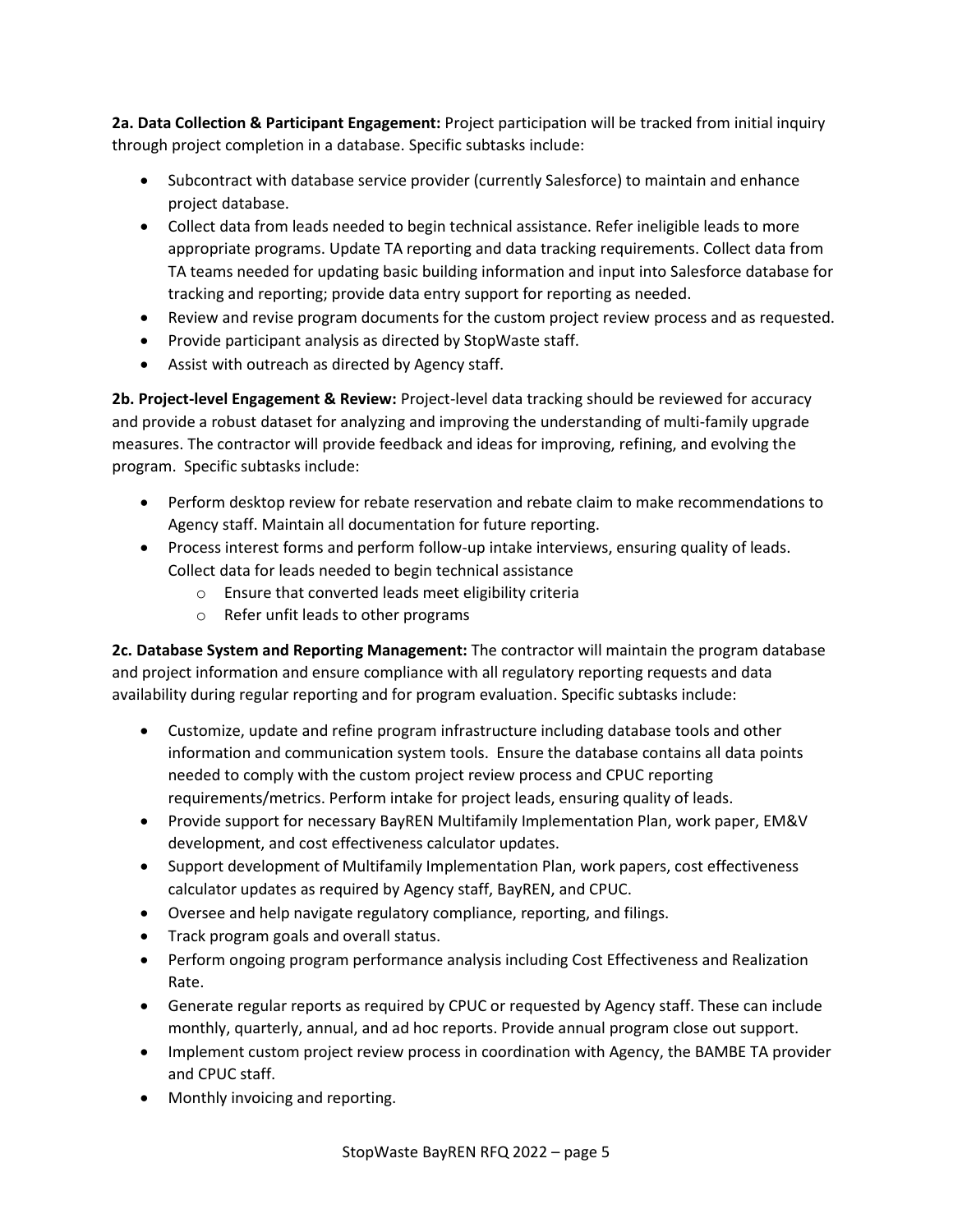#### *Minimum Qualifications:*

- Demonstrated experience working with multiple energy efficiency programs and familiarity with programs in the Bay Area.
- Expertise in California energy efficiency requirements, including Title-24 verification protocols and modeling software, as they apply to existing building additions, alterations and repairs.
- Knowledge of CPUC reporting and EM&V protocols and requirements.
- Experience conducting desktop quality assurance for a California Ratepayer funded program.
- Proven ability to perform data collection, management and storage for California energy efficiency programs.
- Experience providing excellent, responsive customer service.

# *IV. Submittal Requirements*

Firms or individuals responding to this RFQ must provide:

- A. Description of the firm or individual proposing to provide services, including:
	- List of categories and tasks from Part III for which the firm/individual is seeking qualification and summary of qualifications for applicable categories.
	- Brief resumes for the primary contact and key personnel.
- B. For each category, provide three (3) examples of projects (or programs) that best demonstrate the individual or firm's expertise. If applying for multiple tasks within a category, only three examples are needed for the overall category. Examples may include work previously performed for StopWaste.
	- Describe the role of the individual or firm and key personnel.
	- Include outcomes and links to publicly available documentation where applicable (e.g., reports, case studies). Include additional materials as noted under each category.
	- Provide a client reference for each project including name, title, company, email and phone number.
- C. A professional fee schedule for the primary contact and the key personnel identified above who would be working on Agency projects.
- D. Signed copy of Appendix A: Required Contract Elements, including Insurance Requirements and Conflict of Interest. Unless specified in the submittals, the Agency will assume that the professional fee schedule will include any costs associated with complying with the Agency's insurance requirements as specified in Appendix A of this RFQ. The Agency will also assume that any work product developed as a result of contracting with Agency will become the property of Agency.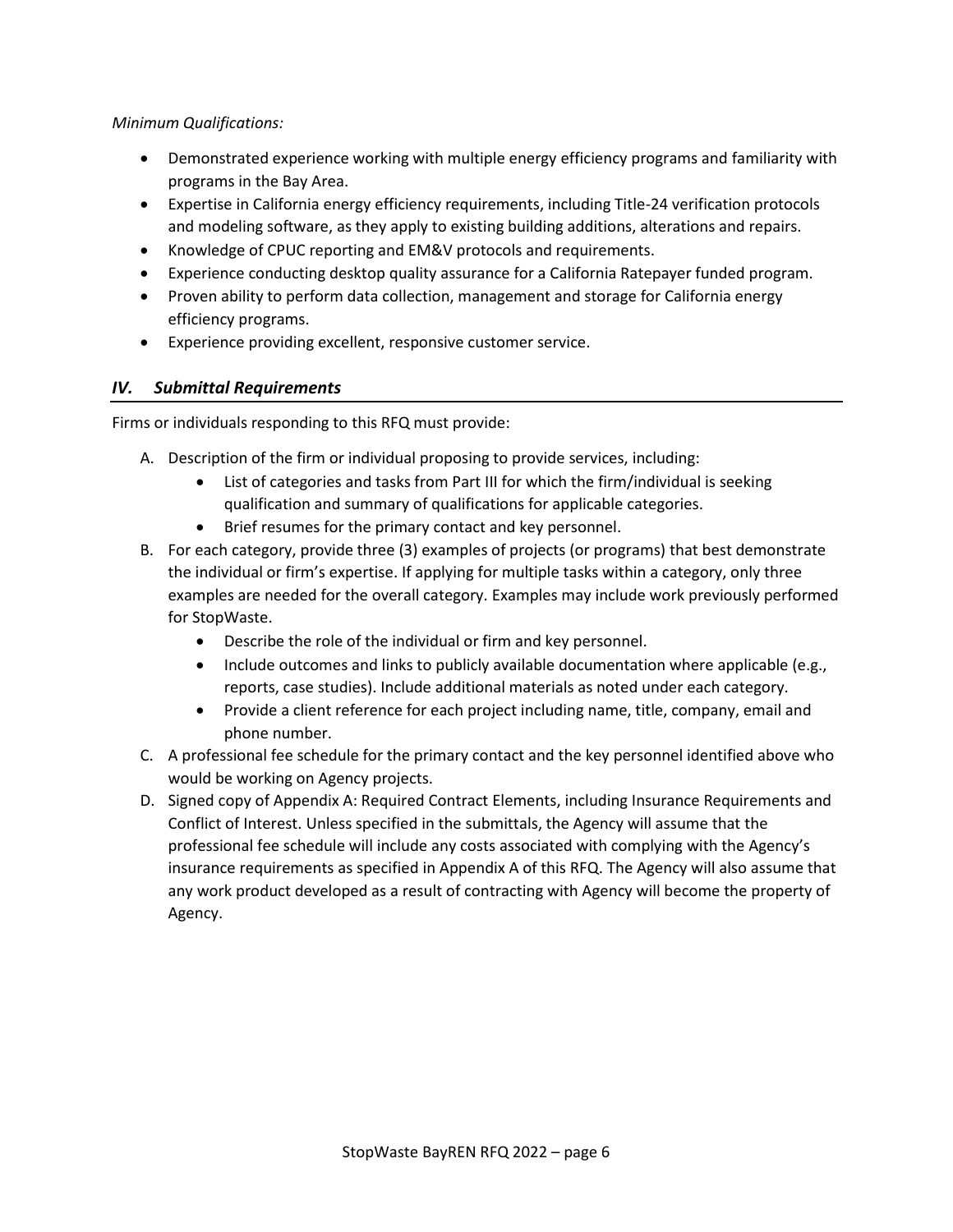# *V. RFQ Process, Timeline, and Format*

| <b>Release of RFQ</b>                        | May 2, 2022              |
|----------------------------------------------|--------------------------|
| <b>FAQ Webinar</b> (will be recorded)        | May 16, 2022 11:00AM PDT |
| <b>Qualifications Due</b>                    | June 3, 2022 5:00PM PDT  |
| Short list Interviews (tentative, as needed) | June 13-17, 2022         |
| <b>Notification of Qualification:</b>        | June 24, 2022            |

Depending on the responses to this RFQ and the short list interview, the Agency may choose to contract with more than one firm or individual. Selected firms or individuals will be placed on a pre-qualified vendors list. Those included in this list are eligible to receive a bid request, RFP, or contract as services are needed. Should your services be needed, you will be contacted by staff to develop a scope of work and payment schedule for specific projects.

Questions can be directed to Emily Alvarez a[t ealvarez@stopwaste.org](mailto:ealvarez@stopwaste.org) for Category A and Candis Mary-Dauphin a[t cmary-dauphin@stopwaste.org](mailto:cmary-dauphin@stopwaste.org) for Category B. A webinar to answer questions will be held on May 16, 2022 at 11:00AM PDT and will be recorded and posted.

#### **Submittal Format**

The deadline for application submittal is **5:00 p.m., Friday, June 3, 2022.** Qualifications received after this time will **not** be accepted.

Qualifications must be submitted via email to [RFQ@StopWaste.org](mailto:RFQ@StopWaste.Org) with the subject line clearly marked **"BayREN RFQ.**" Upon submittal, you will receive an automatic confirmation of receipt. If you do not receive this confirmation, please contact Holly Mayne (hmayne@stopwaste.org).

## **General Conditions**

Contracts for services will be between the consultant and the Energy Council. All materials submitted become the property of the Energy Council and will not be returned. Funds awarded are public funds and any information submitted or generated is subject to public disclosure requirements. Respondents bear all costs associated with responding to this RFP, and the Energy Council will provide no compensation for these costs.

The Energy Council reserves the right, at its sole discretion, to waive minor irregularities in submittal requirements, to request modifications of the proposal, to accept or reject any or all proposals received, to award full or partial funding of any request, and/or to cancel all or part of this RFQ at any time prior to awards.

## *VI. Attachments*

Appendix A: Required Contract Elements